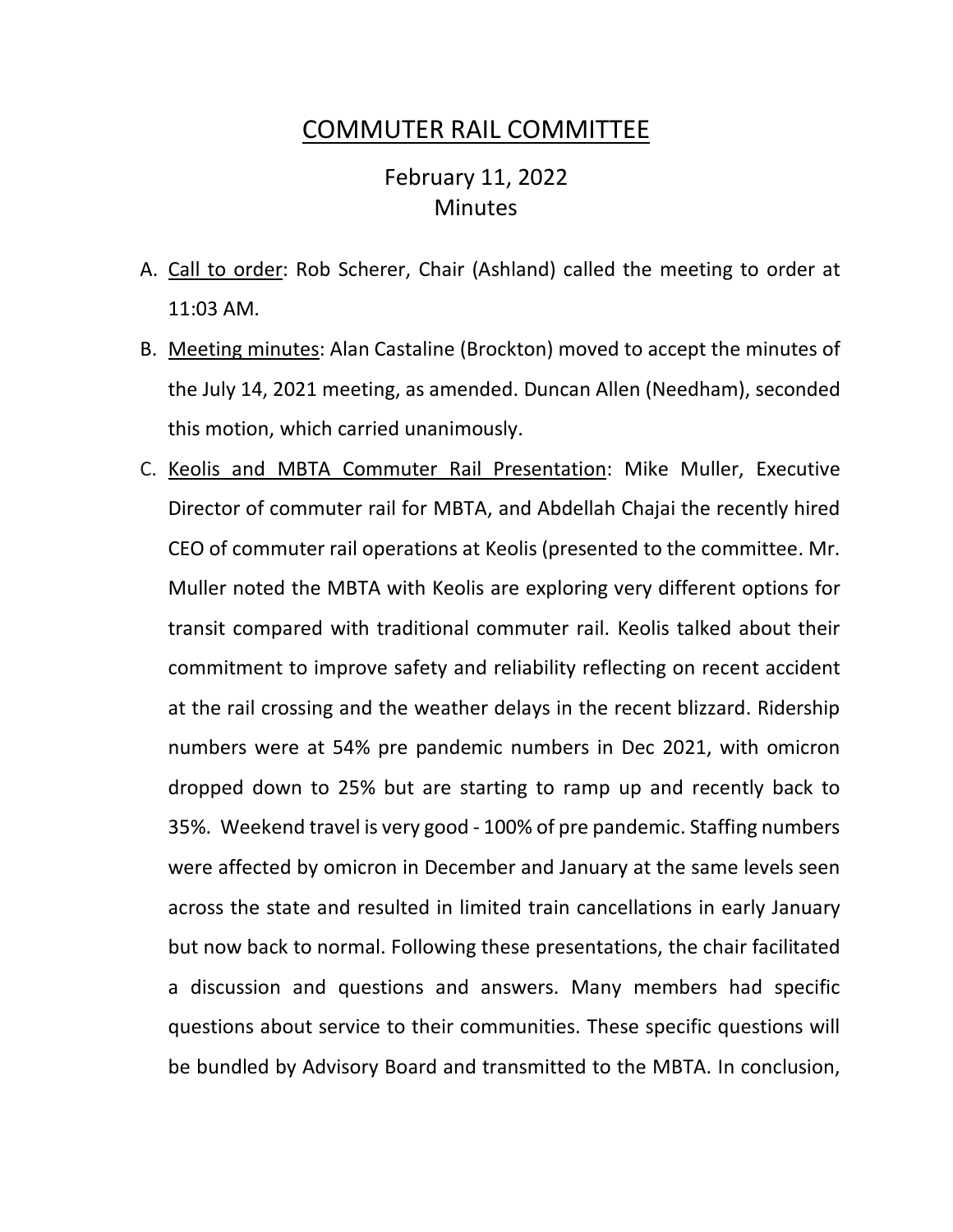there was a desire from the membership to have these gentlemen appear before the committee again in six months.

- D. Other Business: There was none
- E. Adjourn: With all business conducted, the chair requested a motion to adjourn. Greg Guimond (Marshfield) moved to adjourn. Colette Aufranc (Wellesley) seconded this motion, which passed unanimously. The meeting adjourned at 12:05 PM

*NOTE: These minutes were approved by vote of this committee at its 5/11/22 meeting*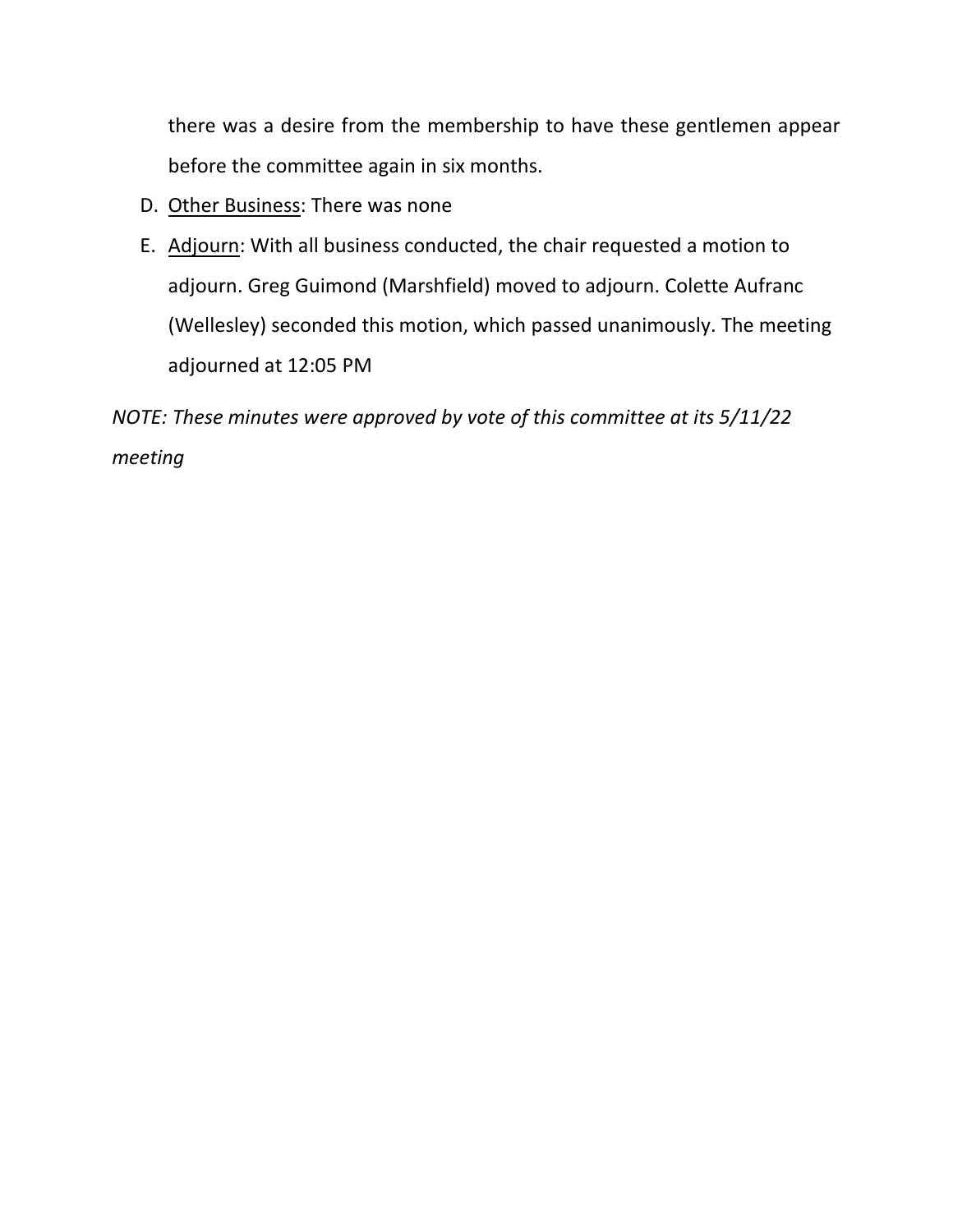| Abington         |                    | Fitchburg   |                      |
|------------------|--------------------|-------------|----------------------|
| Acton            | David Martin       | Foxborough  |                      |
| Amesbury         |                    | Framingham  |                      |
| Andover          | Kay O'Neill        | Franklin    |                      |
| Arlington        |                    | Freetown    |                      |
| Ashburnham       |                    | Georgetown  |                      |
| Ashby            |                    | Gloucester  |                      |
| Ashland          |                    | Grafton     |                      |
| Attleboro        |                    | Groton      |                      |
| Auburn           |                    | Groveland   |                      |
| Ayer             |                    | Halifax     |                      |
| <b>Bedford</b>   |                    | Hamilton    |                      |
| Bellingham       |                    | Hanover     |                      |
| <b>Belmont</b>   | Roy Epstein        | Hanson      |                      |
| <b>Berkley</b>   |                    | Harvard     | <b>Bruce Leicher</b> |
| Beverly          |                    | Haverhill   |                      |
| <b>Billerica</b> |                    | Hingham     |                      |
| Boston           | Matt Moran         | Holbrook    |                      |
| <b>Bourne</b>    |                    | Holden      |                      |
| Boxborough       |                    | Holliston   |                      |
| Boxford          |                    | Hopkinton   |                      |
| <b>Braintree</b> |                    | Hull        |                      |
| Bridgewater      | <b>Mark Dutton</b> | Ipswich     | Linda Alexson        |
| <b>Brockton</b>  | Alan Castaline     | Kingston    |                      |
| <b>Brookline</b> |                    | Lakeville   |                      |
| Burlington       | Steve Leary        | Lancaster   |                      |
| Cambridge        |                    | Lawrence    |                      |
| Canton           | Chris Podgurski    | Leicester   |                      |
| Carlisle         |                    | Leominster  |                      |
| Carver           |                    | Lexington   |                      |
| Chelmsford       |                    | Lincoln     |                      |
| Chelsea          |                    | Littleton   |                      |
| Cohasset         |                    | Lowell      |                      |
| Concord          |                    | Lunenburg   |                      |
| Danvers          |                    | Lynn        |                      |
| Dedham           |                    | Lynnfield   |                      |
| Dover            |                    | Malden      |                      |
| Dracut           |                    | Manchester  |                      |
| Duxbury          | <b>Rich Prone</b>  | Mansfield   |                      |
| East Bridgewater |                    | Marblehead  |                      |
| Easton           |                    | Marlborough |                      |
| Essex            |                    | Marshfield  | <b>Greg Guimond</b>  |
| Everett          |                    | Maynard     |                      |
|                  |                    |             |                      |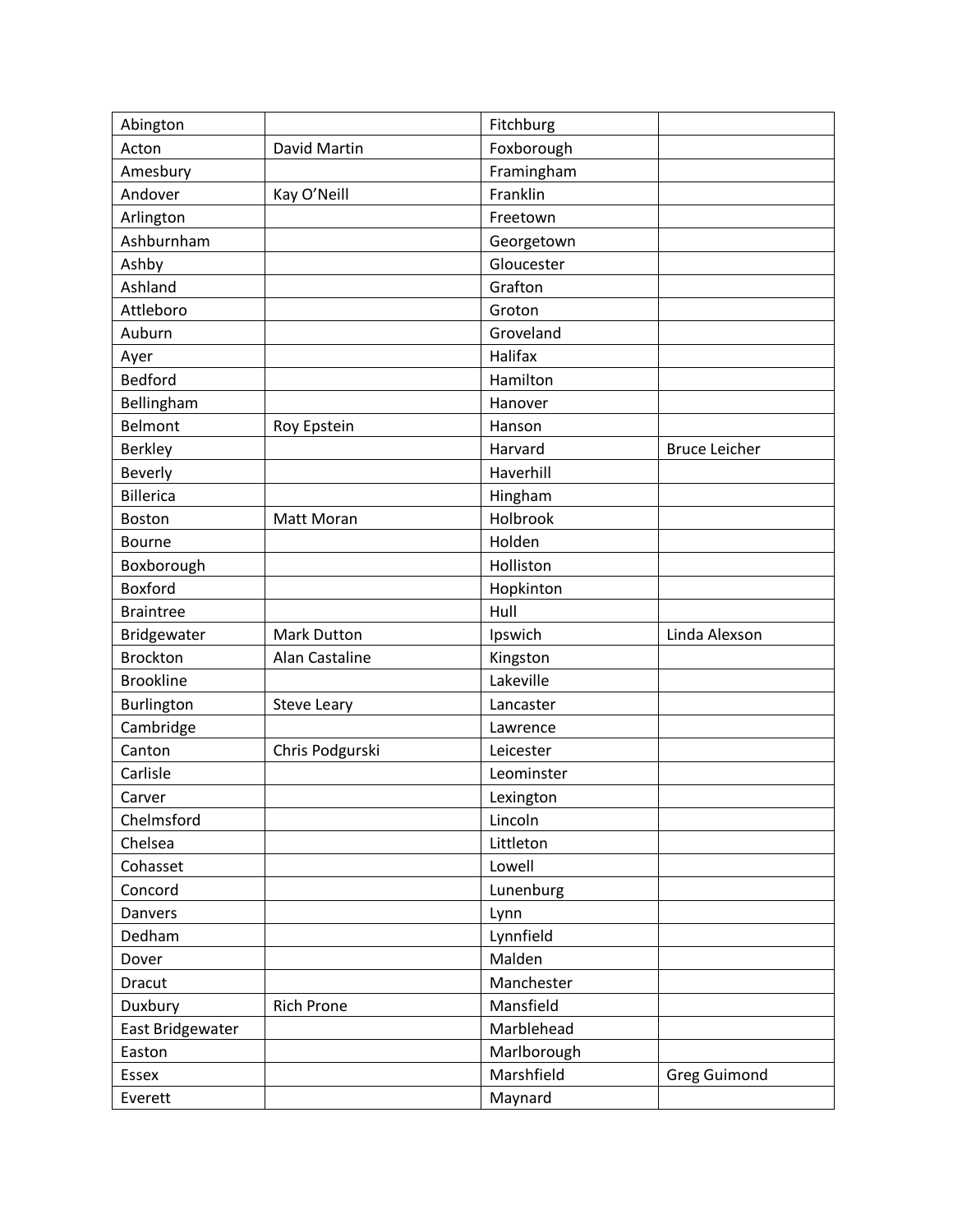| Medfield        |                   | Salisbury           |                      |
|-----------------|-------------------|---------------------|----------------------|
| Medford         |                   | Saugus              |                      |
| Medway          |                   | Scituate            |                      |
| Melrose         |                   | Seekonk             |                      |
| Merrimac        |                   | Sharon              |                      |
| Methuen         |                   | Sherborn            |                      |
| Middleborough   |                   | Shirley             |                      |
| Middleton       |                   | Shrewsbury          |                      |
| Millbury        |                   | Somerville          |                      |
| <b>Millis</b>   |                   | Southborough        |                      |
| Milton          |                   | Sterling            |                      |
| Nahant          |                   | Stoneham            |                      |
| <b>Natick</b>   | John Ostroff      | Stoughton           |                      |
| Needham         |                   | Stow                |                      |
| Newbury         |                   | Sudbury             |                      |
| Newburyport     |                   | Sutton              |                      |
| Newton          | David Koses       | Swampscott          |                      |
| Norfolk         |                   | Taunton             |                      |
| North Andover   |                   | Tewksbury           |                      |
| N. Attleborough |                   | Topsfield           |                      |
| North Reading   |                   | Townsend            |                      |
| Northborough    |                   | Tyngsborough        |                      |
| Northbridge     |                   | Upton               |                      |
| Norton          |                   | Wakefield           |                      |
| Norwell         | Andrew Reardon    | Walpole             |                      |
| Norwood         |                   | Waltham             |                      |
| Paxton          |                   | Wareham             |                      |
| Peabody         |                   | Watertown           |                      |
| Pembroke        |                   | Wayland             |                      |
| Plymouth        |                   | Wellesley           | Colette Aufranc      |
| Plympton        |                   | Wenham              |                      |
| Princeton       |                   | West Boylston       |                      |
| Quincy          | Frank Tramontozzi | W. Bridgewater      |                      |
| Randolph        |                   | <b>West Newbury</b> |                      |
| Raynham         |                   | Westborough         | Zach Bougher         |
| Reading         |                   | Westford            |                      |
| Rehoboth        |                   | Westminster         |                      |
| Revere          |                   | Weston              |                      |
| Rochester       |                   | Westwood            | <b>Steve Olanoff</b> |
| Rockland        |                   | Weymouth            |                      |
| Rockport        |                   | Whitman             |                      |
| Rowley          |                   | Wilmington          | Lisa Maselli         |
| Salem           |                   | Winchester          |                      |